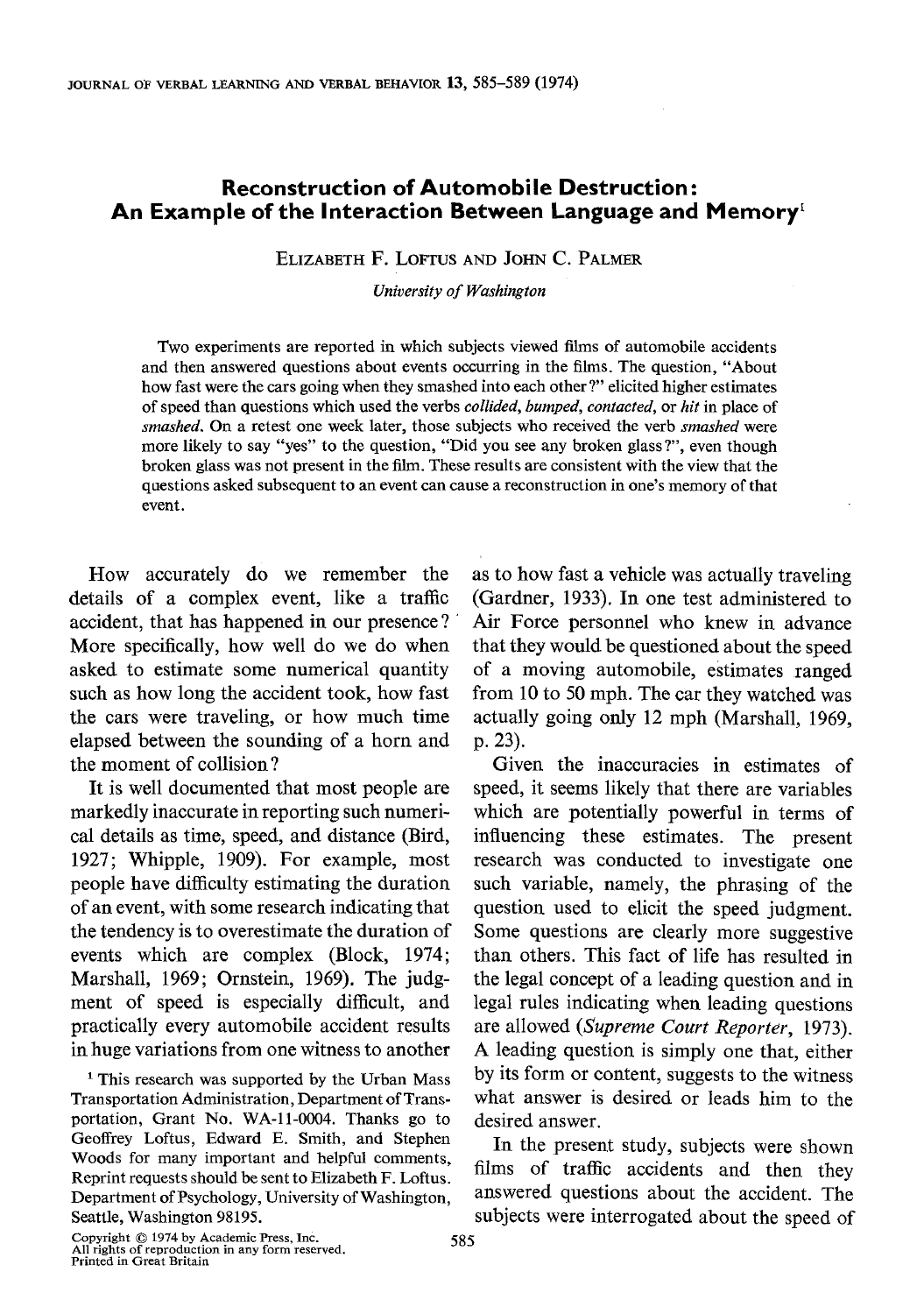the vehicles in one of several ways. For example, some subjects were asked, "About how fast were the cars going when they hit each other ?" while others were asked, "About how fast were the cars going when they smashed into each other ?" As Fillmore (1971) and Bransford and McCarrell (in press) have noted, *hit* and *smashed* may involve specification of differential rates of movement. Furthermore, the two verbs may also involve differential specification of the likely consequences of the events to which they are referring. The impact of the accident is apparently gentler for *hit* than for *smashed.* 

# EXPERIMENT I

# *Method*

Forty-five students participated in groups of various sizes. Seven films were shown, each depicting a traffic accident. These films were segments from longer driver's education films borrowed from the Evergreen Safety Council and the Seattle Police Department. The length of the film segments ranged from 5 to 30 sec. Following each film, the subjects received a questionnaire asking them first to, "give an account of the accident you have just seen," and then to answer a series of specific questions about the accident. The critical question was the one that interrogated the subject about the speed of the vehicles involved in the collision. Nine subjects were asked, "About how fast were the cars going when they hit each other?" Equal numbers of the remaining subjects were interrogated with the verbs *smashed, eollided, bumped,* and *contacted* in place of *hit.* The entire experiment lasted about an hour and a half. A different ordering of the films was presented to each group of subjects.

# *Results*

Table 1 presents the mean speed estimates for the various verbs. Following the procedures outlined by Clark (1973), an analysis of variance was performed with verbs as a fixed effect, and subjects and films as random

| Verb      | Mean speed estimate |
|-----------|---------------------|
| Smashed   | 40.8                |
| Collided  | 39.3                |
| Bumped    | 38.1                |
| Hit       | 34.0                |
| Contacted | 31.8                |

TABLE 1 SPEED ESTIMATES FOR THE VERBS USED IN EXPERIMENT I

effects, yielding a significant quasi  $F$  ratio,  $F'(5,55) = 4.65, p < .005.$ 

Some information about the accuracy of subjects' estimates can be obtained from our data. Four of the seven films were staged crashes; the original purpose of these films was to illustrate what can happen to human beings when cars collide at various speeds. One collision took place at 20 mph, one at 30, and two at 40. The mean estimates of speed for these four films were: 37.7, 36.2, 39.7, and 36.1 mph, respectively. In agreement with previous work, people are not very good at judging how fast a vehicle was actually traveling.

#### *Discussion*

The results of this experiment indicate that the form of a question (in this case, changes in a single word) can markedly and systematically affect a witness's answer to that question. The actual speed of the vehicles controlled little variance in subject reporting, while the phrasing of the question controlled considerable variance.

Two interpretations of this finding are possible. First, it is possible that the differential speed estimates result merely from response-bias factors. A subject is uncertain whether to say 30 mph or 40 mph, for example, and the verb *smashed* biases his response towards the higher estimate. A second interpretation is that the question form causes a change in the subject's memory representation of the accident. The verb *smashed* may change a subject's memory such that he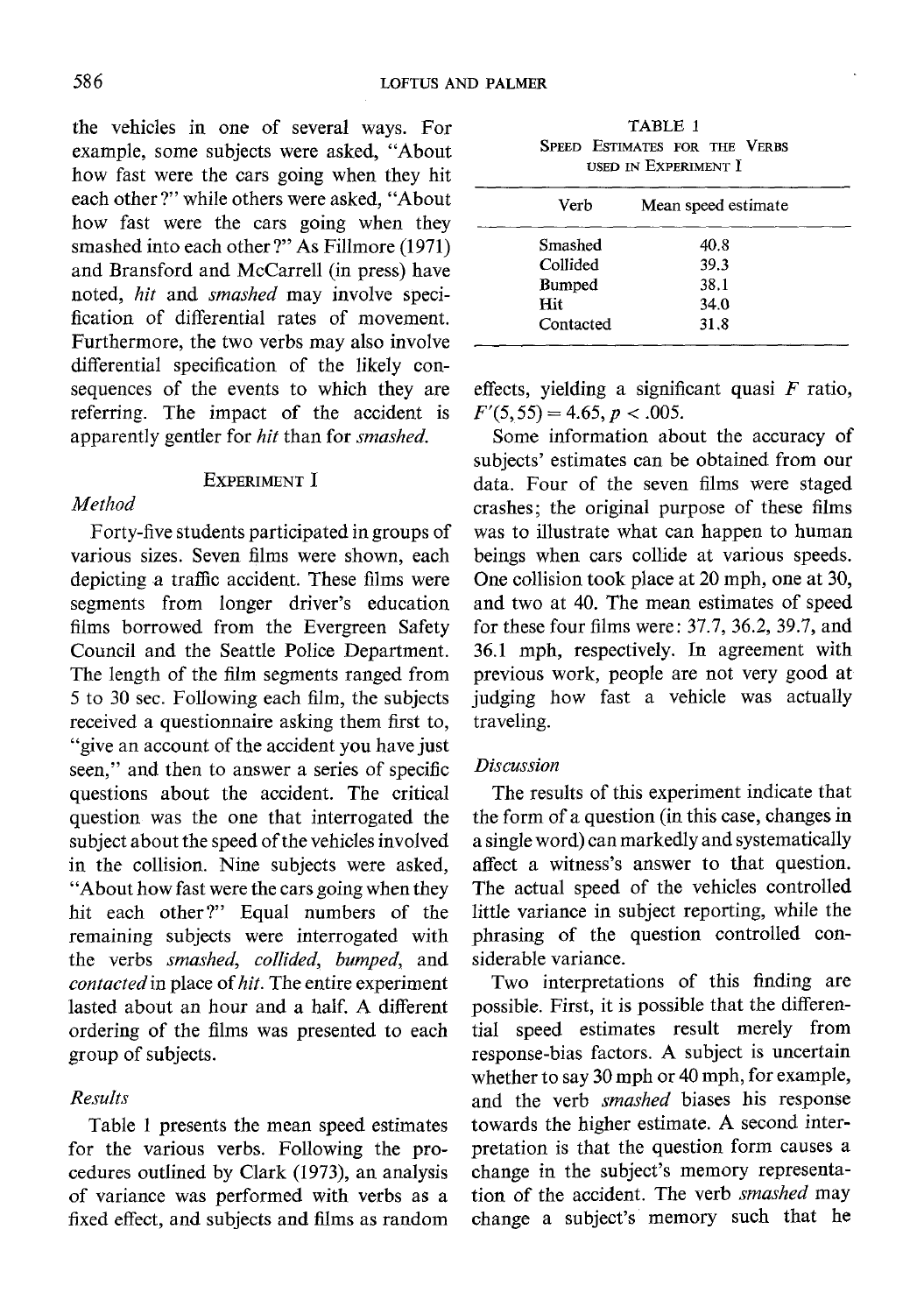"sees" the accident as being more severe than it actually was. If this is the case, we might expect subjects to "remember" other details that did not actually occur, but are commensurate with an accident occurring at higher speeds. The second experiment was designed to provide additional insights into the origin of the differential speed estimates.

#### EXPERIMENT II

### *Method*

# One hundred and fifty students participated

in this experiment, in groups of various sizes. A film depicting a multiple car accident was shown, followed by a questionnaire. The film lasted less than  $1$  min; the accident in the film lasted 4 sec. At the end of the film, the subjects received a questionnaire asking them first to describe the accident in their own words, and then to answer a series of questions about the accident. The critical question was the one that interrogated the subject about the speed of the vehicles. Fifty subjects were asked, "About how fast were the cars going when they smashed into each other?" Fifty subjects were asked, "About how fast were the cars going when they hit each other?" Fifty subjects were not interrogated about vehicular speed.

One week later, the subjects returned and without viewing the film again they answered a series of questions about the accident. The critical question here was, "Did you see any broken glass ?" which the subjects answered by checking "yes" or "no." This question was embedded in a list totalling 10 questions, and it appeared in a random position in the list. There was no broken glass in the accident, but, since broken glass is commensurate with accidents occurring at high speed, we expected that the subjects who had been asked the *smashed* question might more often say "yes" to this critical question.

#### *Results*

The mean estimate of speed for subjects interrogated with *smashed* was 10.46 mph; with *hit* the estimate was 8.00 mph. These means are significantly different,  $t(98) = 2.00$ ,  $p < .05$ .

| ю |  |
|---|--|
|   |  |

DISTRIBUTION OF "YES" AND "No" RES-PONSES TO THE QUESTION, "DID YOU SEE ANY BROKEN GLASS ?"

|          | Verb condition |      |         |  |
|----------|----------------|------|---------|--|
| Response | Smashed        | Hit. | Control |  |
| Yes      | 16             |      | 6       |  |
| No       | 34             | 43   |         |  |

Table 2 presents the distribution of "yes" and "no" responses for the *smashed, hit,* and control subjects. An independence chi-square test on these responses was significant beyond the .025 level,  $\chi^2(2) = 7.76$ . The important result in Table 2 is that the probability of saying "yes,"  $P(Y)$ , to the question about broken glass is .32 when the verb *smashed* is used, and .14 with *hit.* Thus *smashed* leads both to more "yes" responses and to higher speed estimates. It appears to be the case that the effect of the verb is mediated at least in part by the speed estimate. The question now arises: Is *smashed* doing anything else besides increasing the estimate of speed? To answer this, the function relating  $P(Y)$  to speed estimate was calculated separately for *smashed*  and *hit.* If the speed estimate is the only way in which effect of verb is mediated, then for a given speed estimate, P(Y) should be independent of verb. Table 3 shows that this is

| $\Delta B_{\rm L}$ |  |  |
|--------------------|--|--|
|--------------------|--|--|

PROBABILITY OF SAYING "YES" TO, "DID YOU SEE ANY BROKEN GLASS?" CONDITIONALIZED ON SPEED **ESTIMATES** 

| ٠<br>Verh | Speed estimate (mph) |          |           |           |  |
|-----------|----------------------|----------|-----------|-----------|--|
| condition | $1 - 5$              | $6 - 10$ | $11 - 15$ | $16 - 20$ |  |
| Smashed   | .09                  | .27      | .41       | .62       |  |
| Hit       | .06                  | .09      | .25       | .50       |  |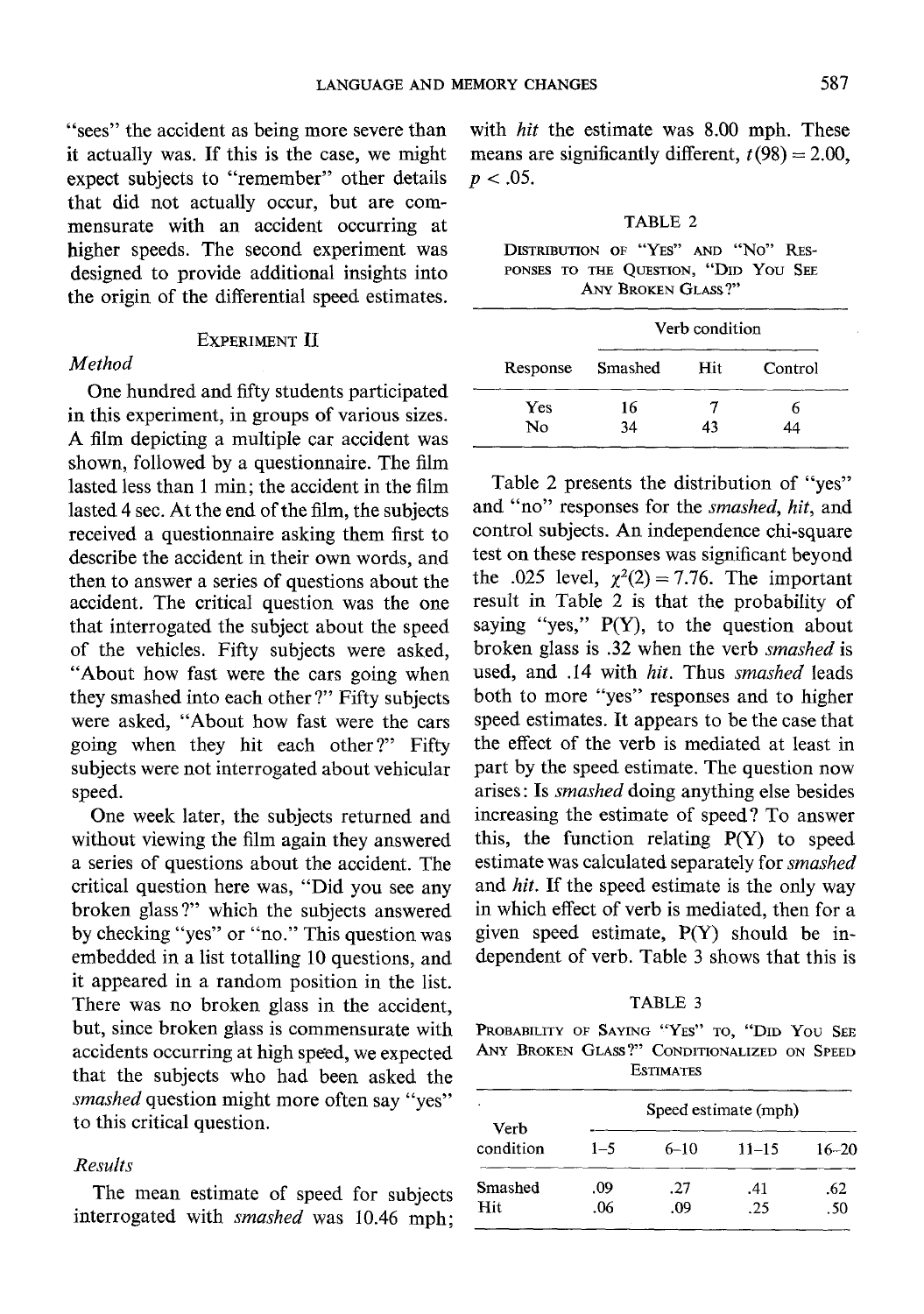not the case.  $P(Y)$  is lower for hit than for *smashed;* the difference between the two verbs ranges from .03 for estimates of 1-5 mph to .18 for estimates of 6-10 mph. The average difference between the two curves is about. 12. Whereas the unconditional difference of .18 between the *smashed* and *hit* conditions is attenuated, it is by no means eliminated when estimate of speed is controlled for. It thus appears that the verb *smashed* has other effects besides that of simply increasing the estimate of speed. One possibility will be discussed in the next section.

#### **DISCUSSION**

To reiterate, we have first of all provided an additional demonstration of something that has been known for some time, namely, that the way a question is asked can enormously influence the answer that is given. In this instance, the question, "About how fast were the cars going when they smashed into each other ?" led to higher estimates of speed than the same question asked with the verb *smashed* replaced by *hit.* Furthermore, this seemingly small change had consequences for how questions are answered a week after the original event occurred.

As a framework for discussing these results, we would like to propose that two kinds of information go into one's memory for some complex occurrence. The first is information gleaned during the perception of the original event; the second is external information supplied after the fact. Over time, information from these two sources may be integrated in such a way that we are unable to tell from which source some specific detail is recalled. All we have is one "memory."

Discussing the present experiments in these terms, we propose that the subject first forms some representation of the accident he has witnessed. The experimenter then, while asking, "About how fast were the cars going when they smashed into each other ?" supplies a piece of external information, namely, that the cars did indeed smash into each other.

When these two pieces of information are integrated, the subject has a memory of an accident that was more severe than in fact it was. Since broken glass is commensurate with a severe accident, the subject is more likely to think that broken glass was present.

There is some *connection* between the present work and earlier work on the influence of verbal labels on memory for visually presented form stimuli. A classic study in psychology showed that when subjects are asked to reproduce a visually presented form, their drawings tend to err in the direction of a more familiar object suggested by a verbal label initially associated with the to-beremembered form (Carmichael, Hogan, & Walter, 1932). More recently, Daniel (1972) showed that recognition memory, as well as reproductive memory, was similarly affected by verbal labels, and he concluded that the verbal label causes a shift in the memory strength of forms which are better representatives of the label.

When the experimenter asks the subject, "About how fast were the cars going when they smashed into each other?", he is effectively labeling the accident a smash. Extrapolating the conclusions of Daniel to this situation, it is natural to conclude that the label, smash, causes a shift in the memory representation of the accident in the direction of being more similar to a representation suggested by the verbal label

#### **REFERENCES**

- BIRD, C. The influence of the press upon the accuracy of report. *Journal of Abnormal and Social Psychology,* 1927, 22, 123-129.
- BLOCK, R. A. Memory and the experience of duration in retrospect. *Memory & Cognition,* 1974, 2, 153-160.
- BRANSFORD, J. D., & McCARRELL, N. S. A sketch of a cognitive approach to comprehension; Some thoughts about understanding what it means to comprehend. In D. Palermo & W. Weimer (Eds.), *Cognition and the symbolic processes.* Washington, D.C.: V. H. Winston & Co., in press.